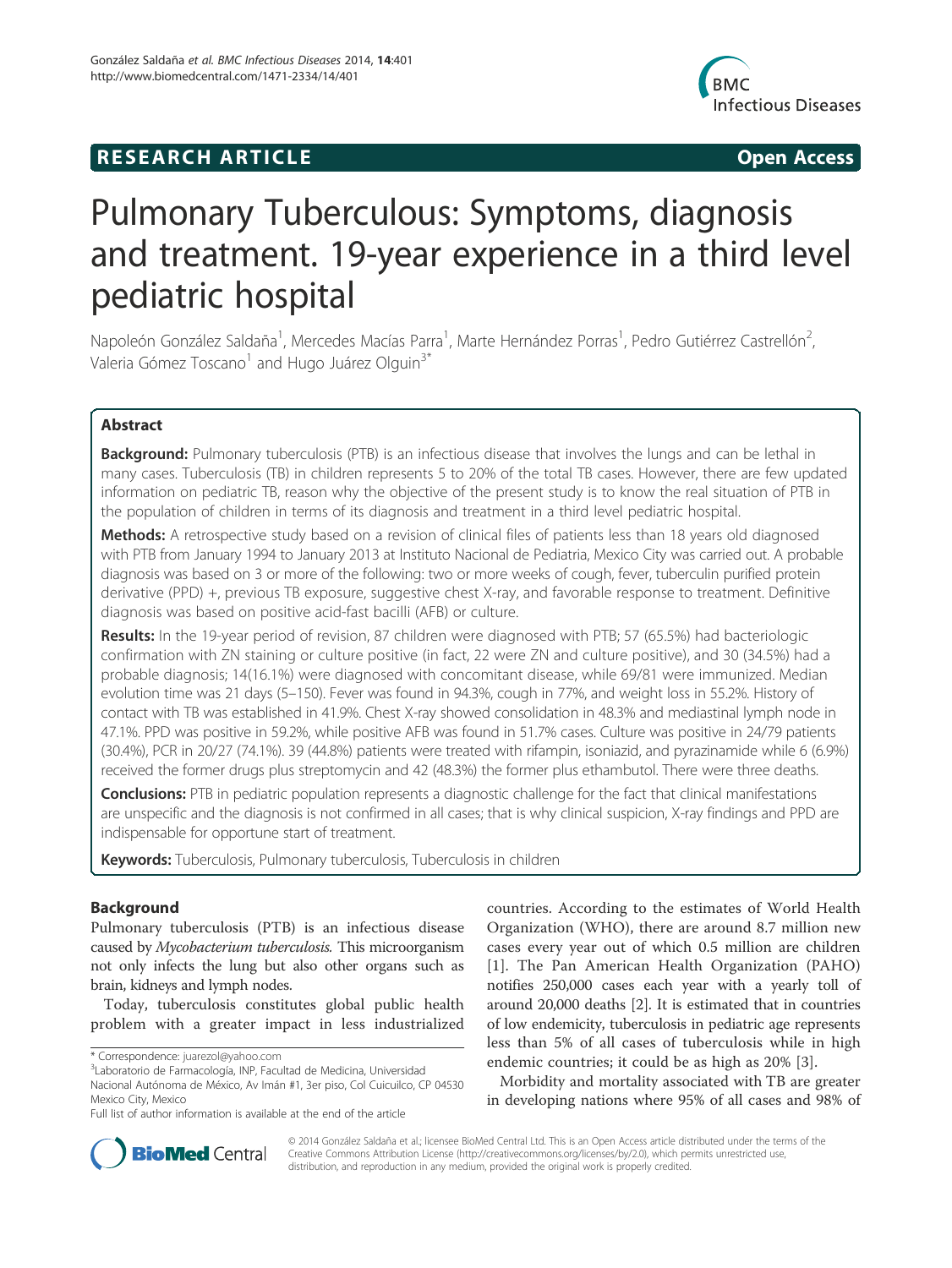all deaths associated with TB were reported to occur in 1990 [4]. In Mexico, an increase of 28% in the number of cases of tuberculosis was reported from 1984 to 2001, with 14,612 in 1984 and 18,746 in 2001 notified to the General Direction of Epidemiology. However, in the subsequent years (2002–2005) this tendency was reverted pointing to a decrease in the number of cases with a report of 16,336 cases in 2005. Nevertheless, this decline in the cases did not last long for the fact that from 2006 to 2011, there was an increase, although gradual, in the number of cases that culminated to a report of 18,984 cases in 2011. 81.4% of this number was pulmonary tuberculosis and 3.1% of all the cases were notified in children under 15 years old [5,6].

Tuberculosis in pediatric age usually indicates an unidentified and untreated tuberculous contact. The hindrance in establishing the diagnosis is mainly due to its nonspecific symptoms and lack of possible microbiological confirmation. These could explain why the cases of this infection are under-reported in pediatric age. For this, it is fundamental to highlight the importance of active search through epidemiological and clinical histories, and microbiological studies when there are nonespecific symptoms such as fever and cough in this age group [7]. Even though some patients have an underlying disease, severe malnutrition should not be forgotten as a predisposing factor to acquire the disease [8]. It has been reported that the presence of infection by human immunodeficiency virus (HIV) is a factor that increases the cases of tuberculosis. In Mexico, the association of HIV to TB is only 5.8% in pediatric population and 8% in adults. In spite of these figures the country is still considered as a moderately TB endemic place. In other developing countries such as Peru and Brazil, an incidence of TB/HIV association of 1.5% and 42% was reported respectively [9].

The above led to the derivation of the objective of this study to evaluate the clinical, radiological, microbiological and immunological spectra of pulmonary tuberculosis seen in children hospitalized in a third level pediatric hospital of Mexico City.

## Methods

A retrospective and descriptive study based on a review of the clinical files of children less than 18 years old hospitalized from 1994 to 2013 at National Institute of Pediatrics (NIP) with diagnosis of pulmonary tuberculosis on discharge were carried out. Patient information on the ailment were obtained based on diagnosis of TB and PTB on admission and on discharge as well as on a review of all samples sent to the Microbiology Department in this period for ZN or culture for M. tuberculosis. This study was approved by the ethics committee of National Institute of Pediatrics (NIP).

NIP is a reference hospital with a yearly average of about 6,000 admissions of children less than 18 years old From Mexico city and other states of the republic. A probable case of PTB is considered when there are 2 or more of the following symptoms: 2 or more weeks of cough; chest X-ray suggestive of PTB (2 or more weeks of consolidation without any response to antibiotics, mediastinal lymphadenopathies, miliary pattern, calcifications, pleural effusion or caverns based on official report by a radiologist of NIP radiology department); positive PPD (≥5 mm in patients under 5 years old and immunocompromised, and of ≥10 mm for patients above this age) after 48 to 72 h of intradermal administration of 5 units/0.1 ml of tuberculin RT23 [3]; positive epidemiological contact of tuberculosis; histopathological findings consistent with tuberculosis; or favorable response to antituberculous treatment. The later was based on isoniazid, rifampin, and pyrazinamide from 1994 to 1997, but due to questions of resistance to rifampin, a new scheme of four drugs comprising of the addition of streptomycin or ethambutol to the former emerged. Also, under this consideration are patients with clinical and/or radiological diagnosis. The results of polymerase chain reaction (PCR) for tuberculosis were registered. Definitive diagnosis includes those patients with positive ZN staining or culture Lowenstein Janssen agar and Middlebrook 7H9. The history of BCG application confirmed with records of immunization was analyzed. From the statistical point of view, data were analyzed with the statistical program SPSS version13.0. Categorical variables by percentages and continuous variables with a median and a minimummaximum value were described. Chi square test or Fisher´ s exact test was used to compare Categorical variables, while T student or U Mann Whitney test was used for comparison of continuous variables of two means and One-way ANOVA or Kruskal Wallis test in the case of more than two means. Differences were considered statistically significant when  $p \leq 0.05$ .

## Results

On application of the inclusion criteria, a probable case of tuberculosis were found in a total of 1,601subjects in the period studied. Nevertheless, only 87 (5.4%) of this total were diagnosed with PTB. The rest of the cases were diagnosed to have either extra pulmonary, systemic, or miliary tuberculosis. 57 (65.5%) of the PTB cases were classified as definitive and 30 (34.5%) as probable. From 1994 to 2000, an annual average of 9.4 cases was registered, while from 2001 to 2005, this average was 3.3 cases. 2006 to 2013 witnessed a decrease in the annual average with 1.4 cases. Of the total cases of PTB, 48 patients (55.2%) were male, while their median age was 3 years (3 months to 17 years). Eight patients (9.2%) had mild acute malnutrition, 15 (17.2%) had severe malnutrition,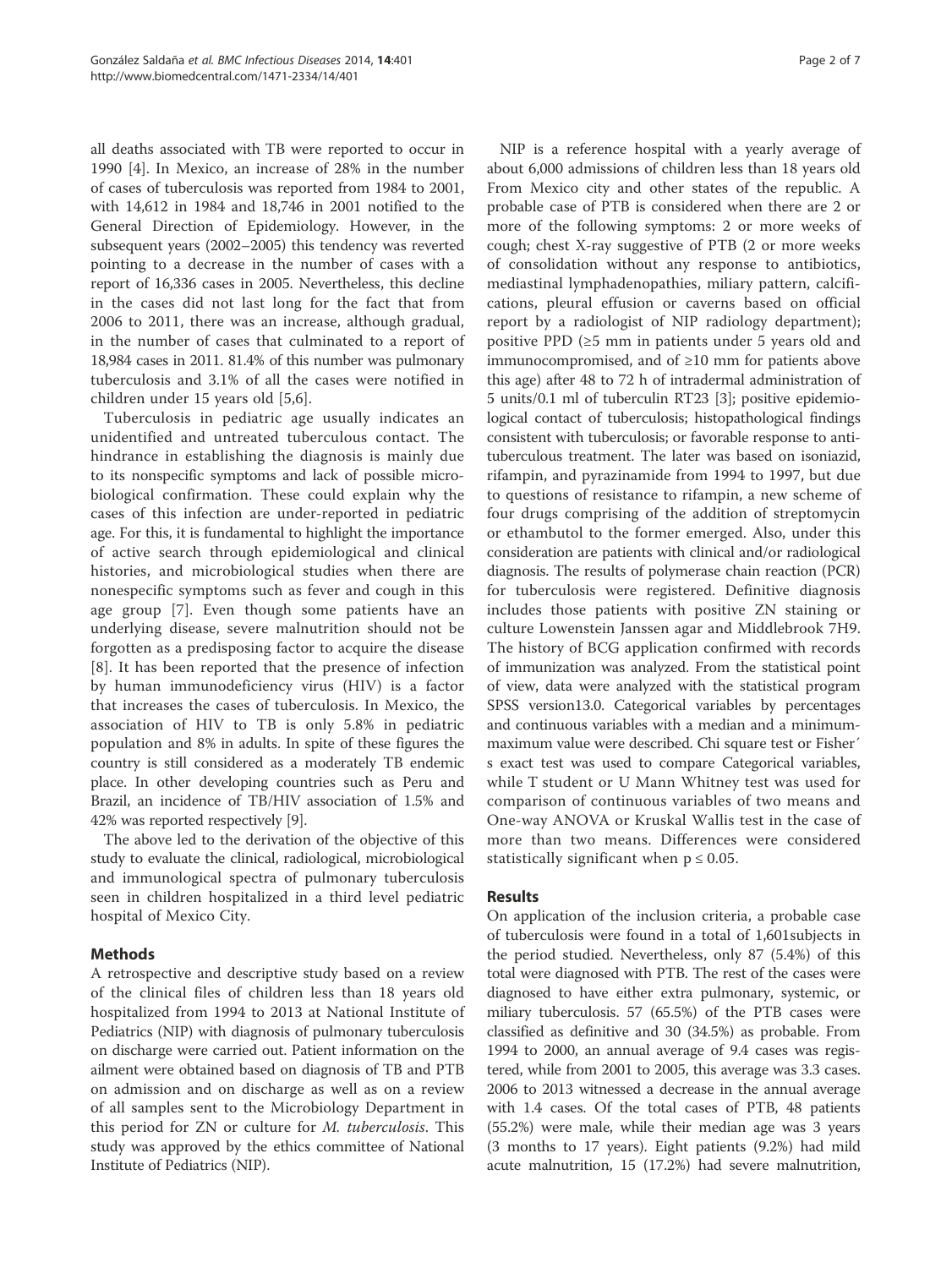and the rest 64 patients (73.5%) were eutrophic. More than 70% of the study group was from 1 to 14 years old (Figure 1). There was an underlying disease in 14 (16.1%) of the PTB patients distributed as follows: systemic lupus erythematous 3, osteosarcoma 3, HIV 2, lymphoma 2, chronic granulomatous disease 2, ataxia telangiectasia 1, Wilms tumor 1; and 17.2% had severe malnutrition according to Waterlow classification. In terms of origin, 47 (54%) of the patients were from Mexico City and State of Mexico, while the rest 40 (46%) were from other parts of the republic. BCG application history was found in 81 patients with PTB while immunization was documented in 69 (85.2%). Epidemiological contact with tuberculosis was recorded in 86 (98.9%) of PTB cases with identification of 36 (41.9%) positive cases. Of this number of positive cases, 75% of the contact came from the "care-taker". The median time of evolution was 21 days (5 to 150 days), and the predominant symptoms were fever, cough and weight loss. PPD was applied to 71 patients with 42 (59.2%) positive results. The most frequent radiological findings were either lobar or segmental consolidation (48.3%) and mediastinal lymph nodes (47.1%). These mediastinal lymph nodes were localized as follows: hilar 70%, peritracheal 27% and intercarinae 3%. Median (min-max) hemoglobin (g/dL), leucocytes ( $mm<sup>3</sup>$ ), and platelets ( $mm<sup>3</sup>$ ) in the whole sample were 10.8 (6–15); 11,100 (1,700-33,100), and 320,000 (13,700-1,240,000), respectively. Bacteriological confirmation was done in 83 patients (95.4%), out of whom 58 (66.7%) were in gastric lavage, 25(28.7%) in

sputum, and 4 (4.6%) in bronchial lavage; culture for M. tuberculosis was done in 79 patients (90.8%) with a positive outcome in 24 cases (30.4%). PCR for M. tuberculosis was documented in 27 patients with 12 of them in sputum, 10 in gastric lavage, and 5 in bronchial lavage. Of the total PCR, 20 (74.1%) were positive. In 6 patients with positive culture for mycobacterium in whom PCR was also done, 5 (83.3%) were positive.

The antituberculous treatment applied to 39 (44.8%) of the patients from 1994 to 1997 were isoniazid, rifampin, and pyrazinamide while from 1998 to 2005 and due to questions of resistance to rifampin, a new scheme of four drugs comprising of the addition of streptomycin or ethambutol to the former came into use as was commented previously. This new scheme was applied to 48 (55.2%) of PTB cases with 6 of them receiving streptomycin while the rest (42) received ethambutol. From the patients who received ethambutol, 26 were under 6 years old. The duration of treatment was 6 months in 46 patients, 9 months in 19 patients, 12 months in 16 children, 18 months in 3 cases, and 24 months in only 1 case. Treatment was well tolerated in most of the cases. There were only 3 deaths (3.5%) one of which is a patient with HIV who crossed with multiple drug resistant PTB and poor treatment compliance. The other 2 patients died for causes not related to PTB. The rest of the patients had remission of their symptoms with improvement or radiological remission at the end of the treatment. In no case was there a request of AFB or culture controls and monitoring was just for 3 to 6 months after treatment.

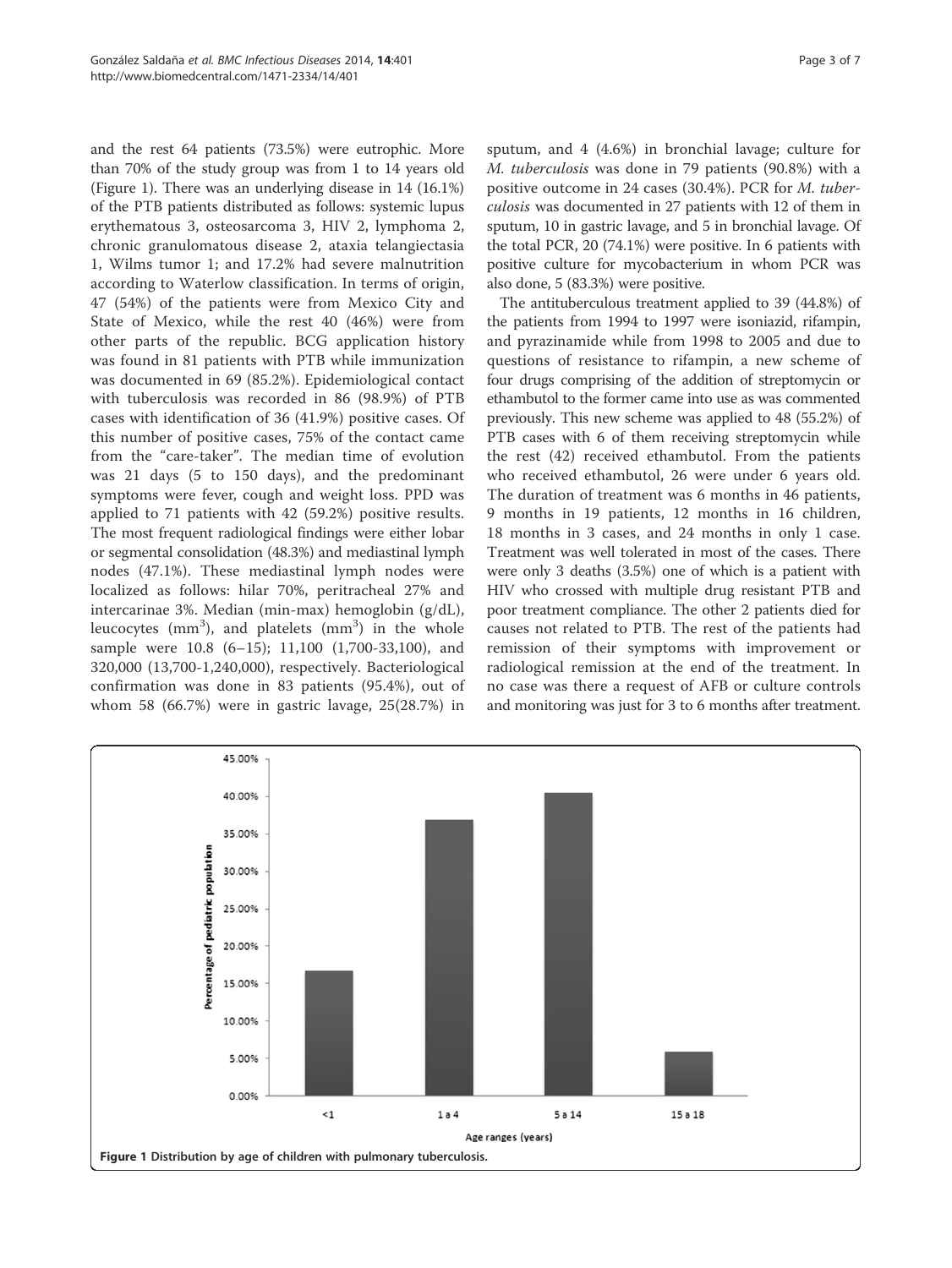Therefore, it is unknown whether there was or no relapse or reinfection.

On comparison of epidemiological, clinical, radiological, and bacteriological variables between patients with definitive versus probable PTB, we identify meaningful differences in the size of PPD, 26 (72.2%) vs. 10 (27.8%) cases, with statistical difference, and the number of children with consolidation in chest X-ray 33 (78.6%) vs. 9 (21.4%), statistical difference ( $p < 0.05$ ). This difference in relation to the history of BCG was meaningful between the two groups 41 (59.4%) vs. 28 (40.6%) for definitive cases and probable cases of PTB respectively (Table 1) with statistical difference. The 4 patients had lobar consolidation with one of them having pleural discharge and another with cavern.

Finally, a comparative analysis between the variables of interest in relation to the different age groups defined in Figure 1 at the beginning of the analysis was done; identifying statistically significant differences in relation to expectoration, hemoptysis, consolidation, caverns, calcification, mediastinal lymph nodes, AFB, and with pleural effusion (Table 2).

## **Discussion**

In this study, PTB frequency was found to be 5.4% of all the forms of tuberculosis. This markedly contrasts with 81.4% found in the general population in our country and with 80% of cases published in other pediatric series [10,11]. This could be explained based on inclusion of only children without clinical signs of extra pulmonary disease and for the fact that PTB patients are only hospitalized when they present the severe form of the disease. It is worthwhile to point out that in this age group, the

Table 1 Comparison between cases of definitive VS probable pulmonary tuberculosis

| Variable                | <b>Definitive</b><br><b>PTB</b> |            | Probable<br><b>PTB</b> |            |
|-------------------------|---------------------------------|------------|------------------------|------------|
|                         | N                               | (%)        | n                      | (%)        |
| History of $BCG +$ *    | 41                              | $(59.4\%)$ | 28                     | (40.6%)    |
| $Combe +*$              | 26                              | (72.2%)    | 10                     | (27.8%)    |
| $PPD +$                 | 9.5                             | $(0 - 30)$ | 3.0                    | $(0 - 15)$ |
| Expectoration           | 16                              | (80%)      | 4                      | (20%)      |
| Hemoptysis              | $\overline{4}$                  | (80%)      | 1                      | (20%)      |
| Consolidation*          | 33                              | (78.6%)    | 9                      | $(21.4\%)$ |
| Mediastinal lymph nodes | 26                              | $(63.4\%)$ | 15                     | $(36.6\%)$ |
| Calcifications          | 10                              | (66.7%)    | 5                      | (33.3%)    |
| Pleural effusion        | 10                              | $(71.4\%)$ | 4                      | (28.6%)    |
| Caverns                 | 6                               | (85.7%)    | 1                      | (14.3%)    |
| Miliary image           | 3                               | (60%)      | 2                      | (40%)      |

\*Statistical difference p < 0.05.

systemic form of the disease is important, reason why the exclusion drastically affected the frequency.

In this study, a greater percentage of PTB case (51.7%) was found in less than five-year old group which drastically reduced in older patients above 15 years. This coincides with 60% reported in the literature for less than 15-year-old patients indicating that in pediatric population, the risk of developing the disease is greater in the first years of life [12]. We did not find significant differences in age-disease distribution among the patients however; the period covering the first 6 years witnessed a greater number of cases with a reduction of up to 85% in the following years. This could explain the declining number of cases reported in the general population.

Even though acquired immunodeficiencies constitute a risk factor for the development of tuberculosis, in our series, only two cases had HIV (2.3%), which is comparable to nearly 3% reported in developed countries [9,13] and sharply contrasts with 12 to 37% reported in developing countries [14,15]. The explanation of this is farfetched, even when it has been reported that in adult patient with HIV, reactivation constitutes the most important pathogenic mechanism of tuberculosis, and that in countries with less prevalence of the disease, tuberculosis in general is acquired at later ages and reactivation is a very rare event in children, which could explain the low prevalence of HIV in this series [10].

Epidemiological contact of TB was found in 41.9% of our PTB cases with children less than one-year old accounting for 52.8% of the cases but with lesser contacts established. As usual, the source of infection was associated in most cases (75%) to the "caretaker". The percentage of familiar contacts was significantly less in children of 15-year old and more due to increased extra domiciliary contacts in this age group. However, in the present series, we did not find such contacts, similar to what is reported in other series [16].

The protective clinical efficacy of BCG vaccine has been a matter of controversy, although it is accepted that this is greater for miliary and meningeal TB than for pulmonary form [17,18]. In this study, it is important to note the tendency of greater number of positive cultures in patients with history of BCG immunization, where we supposed to have a lesser mycobacterial replication and in consequence a lesser number of bacilli.

In our series, all the patients were symptomatic when the diagnosis was made, similar to that described by Vallejo et al. in Texas, where in a series of 47 infants, 79% of the cases, were diagnosed by the presence of symptoms, and only19% was by epidemiological history [16]. However, this data contrasts with the reports of Sánchez-Albisua et al. in Madrid, where in a series of 173 children under 15 years, 59% of the cases were identified by contact [17], probably in relation to an active search of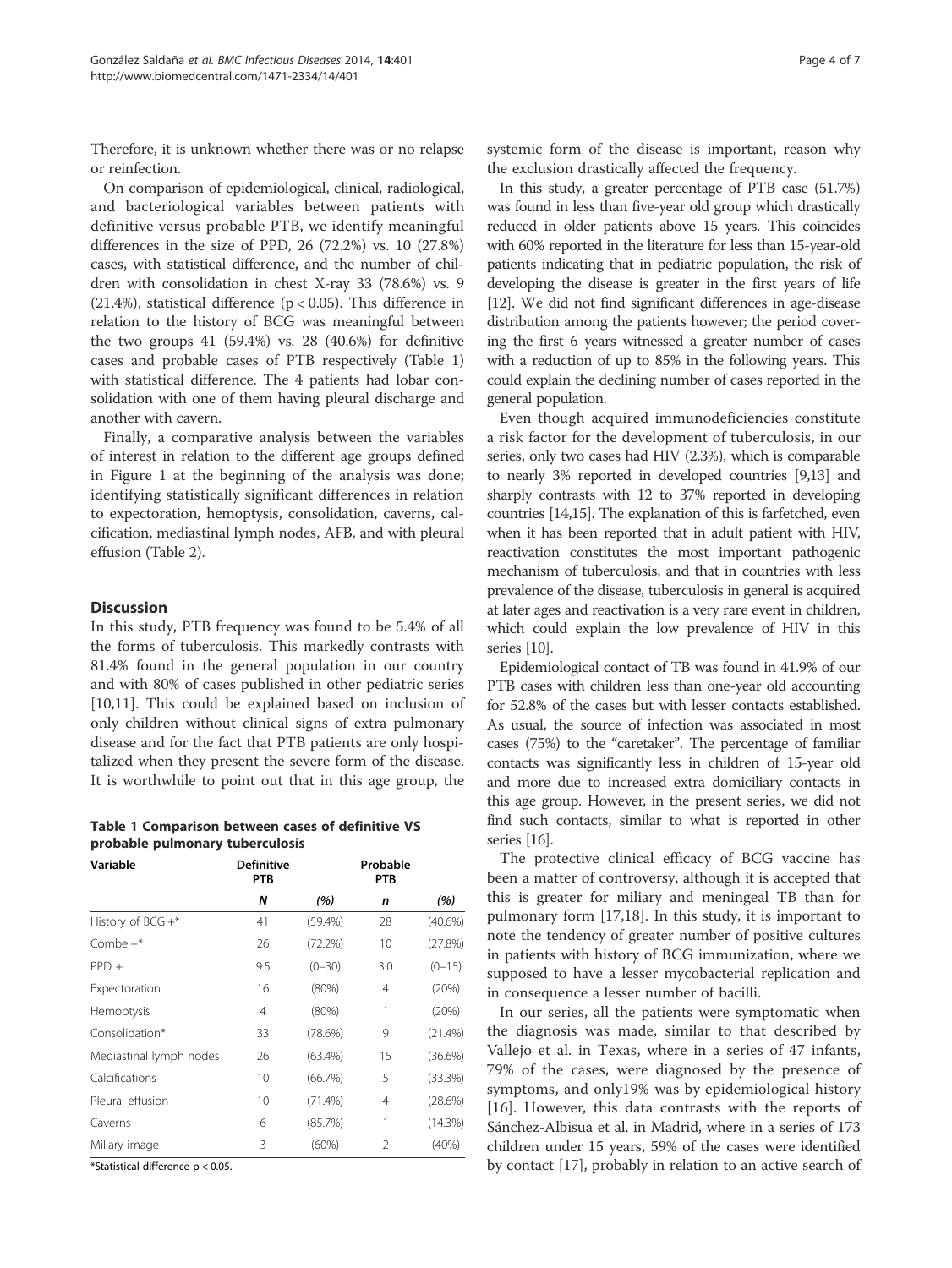| Variable                  | $<$ 1 year (y) n $(\%)$ | 1-4 y $n$ (%) | 5-14 y n (%) | 15-17 y $n$ (%) | Total      |
|---------------------------|-------------------------|---------------|--------------|-----------------|------------|
|                           |                         |               |              |                 |            |
| History of BCG +          | 12 (92.3%)              | 26 (83.9%)    | 27 (79.4%)   | 4 (80%)         | 69 (79.3%) |
| Previous TB exposure      | 8 (61.5%)               | 11 (35.5%)    | 14 (41.2%)   | 3(60%)          | 36(41.3%)  |
| $PPD +$                   | 6(45.5)                 | 20(64)        | 26(78.3)     | 2(40)           | 54(62%)    |
| Fever                     | 14 (100%)               | 30 (96.8%)    | 33 (97.1%)   | 5 (100%)        | 82 (94.3%) |
| Cough                     | 12 (85.7%)              | 23 (74.2%)    | 27 (79.4%)   | 5 (100%)        | 67 (77.0%) |
| Weight loss               | 8 (57.1%)               | 19 (61.3%)    | 17 (50%)     | 4 (80%)         | 48 (55.2%) |
| Expectoration*            | $1(7.1\%)$              | $5(16.1\%)$   | 9(26.5%)     | 5 (100%)        | 20 (22.9%) |
| Hemoptysis*               | $0(0\%)$                | $0(0\%)$      | 4 (11.8%)    | 1(20%)          | 5(5.7%)    |
| Consolidation*            | 2 (14.3%)               | 16 (51.6%)    | 21 (61.8%)   | 3(60%)          | 42 (48.3%) |
| Mediastinal lymph nodes*  | 12 (85.7%)              | 15 (48.4%)    | 13 (38.2%)   | 1(20%)          | 41 (47.1%) |
| Calcifications*           | $1(7.1\%)$              | 4 (12.9%)     | 8 (23.5%)    | 2(40%)          | 15 (17.2%) |
| Pleural effusion*         | $0(0\%)$                | 8 (25.8%)     | 5 (14.7%)    | 1(20%)          | 14 (16.1%) |
| Caverns*                  | $0(0\%)$                | $0(0\%)$      | 5 (14.7%)    | 2(40%)          | 7(8.1%)    |
| Miliary image             | 2 (14.3%)               | $2(6.5\%)$    | $1(2.9\%)$   | $0(0\%)$        | $5(5.7\%)$ |
| $AFB + in general*$       | 4 (30.8%)               | 15 (48.4%)    | 21 (61.8%)   | 5 (100%)        | 45(51.7%)  |
| $AFB + in$ sputum         |                         |               | 14 (41.2%)   | 4 (80%)         | 18(20.6%)  |
| $AFB + in$ gastric lavage | 4 (30.8%)               | 15 (48.4%)    | 6 (17.6%)    | 2(40%)          | 27(31%)    |
| $Culture +$               | $3(23.1\%)$             | 7 (22.6%)     | 12 (35.3%)   | 2(40%)          | 24(27.5%)  |

Table 2 Symptomatology and radiological finding in 87 patients with pulmonary tuberculosis

\*Statistical difference (p < 0.05).

the contacts, situation that allows the identification of cases in very early stages of the disease [19].

We found nonspecific signs and symptoms with fever and cough being the most consistent clinical manifestations, independently of age, which account for 94.3% of the reason for medical consult. Nonetheless, loss of weight was seen in most of the patients independently of the age. Expectoration and hemoptysis were significantly more frequent in the group older than 14 years, which is similar to the findings in adults with PTB [20]. PPD was positive in an important proportion of the cases (59.2%), mostly in children older than 1 year. Again, this is similar to that reported by other authors (35-60%), probably due to inclusion of only patients with PTB in our series which is different from other series where different forms of tuberculosis (extra pulmonary or disseminated) were included with positive PPD of 32% to 50% [21,22].

It is of interest to note that in this study PPD was negative in 2 (including a patient with positive culture) of the 3 patients older than 15 years with normal state of nutrition and one with an identified anergizing disease which could be attributed to lack of PPD response as stated by other authors who found lack of response to PPD in approximately 10% of the patients without any underlying disease with tuberculosis documented by culture [21].

Radiological studies play an important role in the diagnosis of tuberculosis in pediatric age. Although there can be some differences in its interpretation, the findings

suggestive of PTB in children under 5 years old are of great support for its diagnosis. In this series, the image of consolidation was a frequent finding in all age groups and was significantly more frequent in patients older than 5 years, in contrast with mediastinal lymphadenopathies, which were present in children below this age coinciding with what was reported by other authors. The miliary pattern was seen in only 6.9% of the cases, mainly in patients below 5 years old, with a clear prevalence in those less than 1 year old, in whom the disseminated disease is more frequent. Pleural effusion is infrequent in pediatric age but in our series it was seen in 14.3% of the cases [23]. The presence of calcifications and caverns were significantly more frequent in patients above 14 years old due to the fact that it is an infrequent complication of primary tuberculosis [10,12,16,21-23]. It has been identified that the presence of fever and cough of 2 or more weeks, plus a positive PPD of 10 or more millimeters, have a positive predictive value of 73% with a sensitivity of 44% for tuberculosis confirmed by culture [24]. Based on this, it was suggested that children fulfilling 2 of these 3 criteria should be evaluated with chest X-ray and ZN positive [24,25].

The microbiological diagnosis is denoted with difficulties because the sensitivity of ZN positive is from 20 to 25%. In this study however, ZN was positive in 51.7%. With respect to this, it is important to note that this was performed in children older than 5 years old in whom PTB forms such as caverns contain a greater number of mycobacteria in contrast with the type of lesions found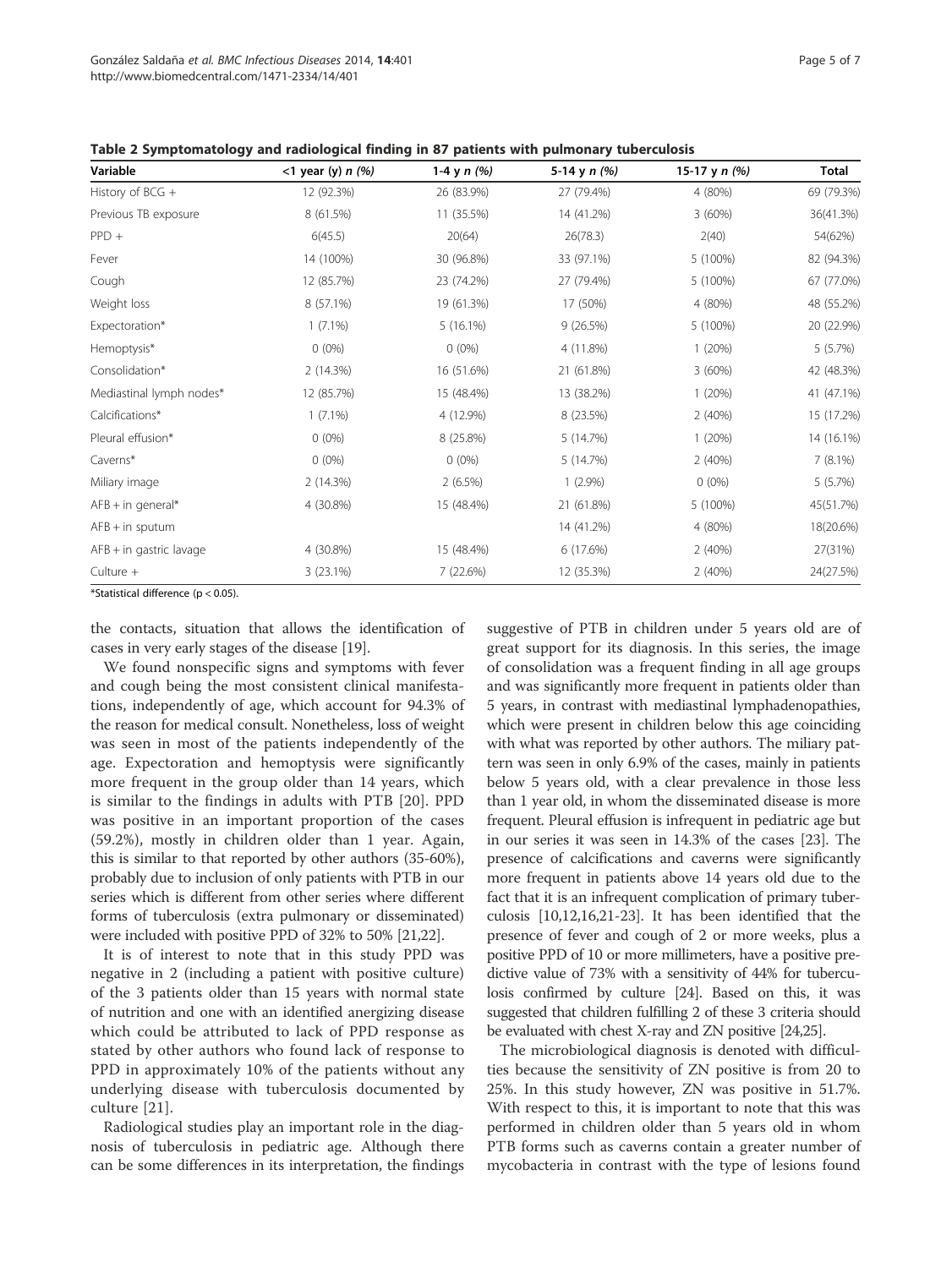in children less than this age where the TB is habitually paucibacillary. Mycobacterium identified by culture is present in 30.4% of the cases. These results are comparable to variations in different reports, where culture was found positive in 20 to 75% of cases [20,26,27]. PCR value in diagnosis of tuberculosis in pediatrics is still controversial due to the false positives, mainly in countries with high endemicity for tuberculosis, and to the false negatives that are reported. In this study it was positive in 83.3% of the cases documented by culture [28-30].

Antituberculous treatment was well tolerated in most cases. Patients responded well to the treatment even when there was one death, precisely a boy with HIV and multidrug resistant tuberculosis without adherence to treatment. The other 2 deaths were not attributable to tuberculosis. 54.1% of the children were treated for 6 months with clinical and radiological response similar to those who were treated from 9 to 24 months (treatment for such long periods of time was administered in patients with underlying immunosuppressive diseases), without clinical evidence of related complications.

## Conclusion

Diagnosis of PTB in pediatric population represents a challenge due to nonspecific nature of its signs and symptoms and to the low possibility of identification of Mycobacterium tuberculosis, as we found in this series of cases (only in 30.4%). So, clinical suspicion, chest X-ray findings, and contact study with the aim of establishing a timely treatment are fundamental in its diagnosis. It is important to say that monitoring the clinical evolution is fundamental in all cases, given that in an important number of them, treatment is indicated without microbiological correlation.

#### Competing interests

The authors declare that they have no competing interests.

#### Authors' contributions

NGS, MMP, and MHP have made substantial contributions to conception and design, acquisition of data and analysis, and interpretation of the same. PGC, VG and HJO were involved in drafting the manuscript, and its critical review for important intellectual content. All authors read and approved the final manuscript.

#### Acknowledgements

We thank Dr Cyril Ndidi Nwoye a native English speaker for translating the manuscript, and reviewing and giving it the needed standard style.

#### Author details

<sup>1</sup>Servicio de Infectología, Instituto Nacional de Pediatría, (INP), Mexico City, Mexico. <sup>2</sup> Departamento de Investigación, INP, Mexico City, Mexico.<br><sup>3</sup> I aberatorio de Earmacología. INP, Escultad de Medicina. Universid <sup>3</sup> Laboratorio de Farmacología, INP, Facultad de Medicina, Universidad Nacional Autónoma de México, Av Imán #1, 3er piso, Col Cuicuilco, CP 04530 Mexico City, Mexico.

#### Received: 22 July 2013 Accepted: 11 July 2014 Published: 19 July 2014

#### References

- 1. World Health Organization: Global tuberculosis report 2012. www.who.int/ tb/publications/global\_report/en/.
- 2. Pan American Health Organization: Epidemiological evaluation of tuberculosis. Tendencies in some countries of the Americas. Bol Epidemiol 1987, 8:1–5.
- 3. Walls T, Shingadia D: Global epidemiology of paediatric tuberculosis. J Infect 2004, 48:13–22.
- 4. Raviglione MC, Snider DE Jr, Kochi A: Global epidemiology of tuberculosis: morbidity and mortality of a worldwide epidemic. JAMA 1995, 273:220–226.
- 5. General Direction of Epidemiology: Unified information system for the epidemiological surveillance/SSA 2012. www.epidemiologia.salud.gob.mx/ dgae/infoepid/vig\_epid\_manuales.html.
- Annuals of morbidity and mortality: Unified information system for the epidemiological surveillance. 1984-2011/SSA: www.epidemiologia.salud. gob.mx/dgae/infoepid/inicio\_anuarios.html.
- 7. Stop TB. Partnership Childhood TB Subgroup World Health Organization: Guidance for national tuberculosis programmes on the management of tuberculosis in children. Chapter 1: Introduction and diagnosis of tuberculosis in children. Int J Tuberc Lung Dis 2006, 10:1091–1097.
- 8. Waterlow JC: Note on the assessment and classification of protein-energy malnutrition in children. Lancet 1973, 14;2(7820):87–89.
- 9. Pan-American Health Organization: Tuberculosis in the Americas. In 2012 Regional report. Washington, DC: Epidemiology, control y finance; 2013.
- 10. Sánchez-Albisua I, Baquero-Artigao F, Del Castillo F, Borque C, García-Miguel MJ, Vidal ML: Twenty years of pulmonary tuberculosis in children: what has changed? Pediatr Infect Dis J 2002, 21:49-53.
- 11. Kimerling ME, Vaughn ES, Dunlap NE: Childhood tuberculosis in Alabama: epidemiology of disease and indicators of program effectiveness, 1983 to 1993. Pediatr Infect Dis J 1995, 14:678–684.
- 12. Starke JR, Taylor-Watts KT: Tuberculosis in the pediatric population of Houston, Texas. Pediatrics 1989, 84:28–35.
- 13. Chan SP, Birnbaum J, Rao M, Steiner P: Clinical manifestation and outcome of tuberculosis in children with acquired immunodeficiency syndrome. Pediatr Infect Dis J 1996, 15:443–447.
- 14. De Cock KM, Soro B, Coulibaly IM, Lucas SB: Tuberculosis and HIV infection in sub-Saharan Africa. JAMA 1992, 268:1581–1587.
- 15. Chintu C, Bhat G, Luo C, Raviglione M, Diwan V, Dupont HL, Zumla A: Seroprevalence of human immunodeficiency virus type 1 infection in Zambian children with tuberculosis. Pediatr Infect Dis J 1993, 12:499–504.
- 16. Vallejo JG, Ong LT, Starke JR: Clinical features, diagnosis and treatment of tuberculosis in infants. Pediatrics 1994, 94:1–7.
- 17. Sánchez-Albisua I, Vidal López ML, del Castillo MF, Borque C, García-Miguel MJ, García-Hortelano J: Pulmonary tuberculosis in children: its age-dependent aspects. An Esp Pediatr 1998, 48:251–255.
- 18. Colditz GA, Brewer TF, Berkey CS, Wilson ME, Burdick E, Fineberg HV, Mosteller F: Efficacy of BCG vaccine in the prevention of tuberculosis. Meta-analysis of the published literature. JAMA 1994, 271:698–702.
- 19. Marais BJ, Gie RP, Hesselinc AC, Schaaf S, Lombard C, Erarson DA, Beyer N: A defined symptom-based approach to diagnose pulmonary tuberculosis in children. Pediatrics 2006, 118:e1350–e1359.
- 20. Seth V, Singhal PK, Semwal OP, Kabra SK, Jain Y: Childhood tuberculosis in a referral centre: clinical profile and risk factors. Indian Pediatr 1993, 30:479–485.
- 21. Starke JR: Diagnosis of tuberculosis in children. Pediatr Infect Dis J 2000, 19:1095–1096.
- 22. Dogru D, Ozcelik U, Gocmen A: Pediatric primary pulmonary tuberculosis. Chest 2002, 121:1722; 1434–1438.
- 23. Schaaf HS, Beyers N, Gie RP, Nel ED, Smuts NA, Scott FE, Donald PR, Fourie PB: Respiratory tuberculosis in childhood: the diagnostic value of clinical features and special investigations. Pediatr Infect Dis J 1995, 14:189-194.
- 24. Salazar GE, Schmitz TL, Cama R, Sheen P, Franchi LM, Centeno G, Varela C, Leyva M, Montenegro-James S, Overhelman R, Gilman RH, Thompson MJ, Working Group on TB in Peru: Pulmonary tuberculosis in children in a developing country. Pediatrics 2001, 108:448–453.
- 25. Castán Vidal ML, Vidal López ML, Cerro Marín MJ, Rey Durán R, Ortega Calderón A, García-Hortelano J: Contacts of children with tuberculous patients. An Esp Pediatr 1991, 34:129–131.
- 26. Driver CR, Luallen JJ, Good WE, Valway SE, Frieden TR, Onorato IM: Tuberculosis in children younger than five years old: New York City. Pediatr Infect Dis J 1995, 14:112–117.
- 27. Starke JR: Childhood tuberculosis: A diagnostic dilemma. Chest 1993, 104:329–330.